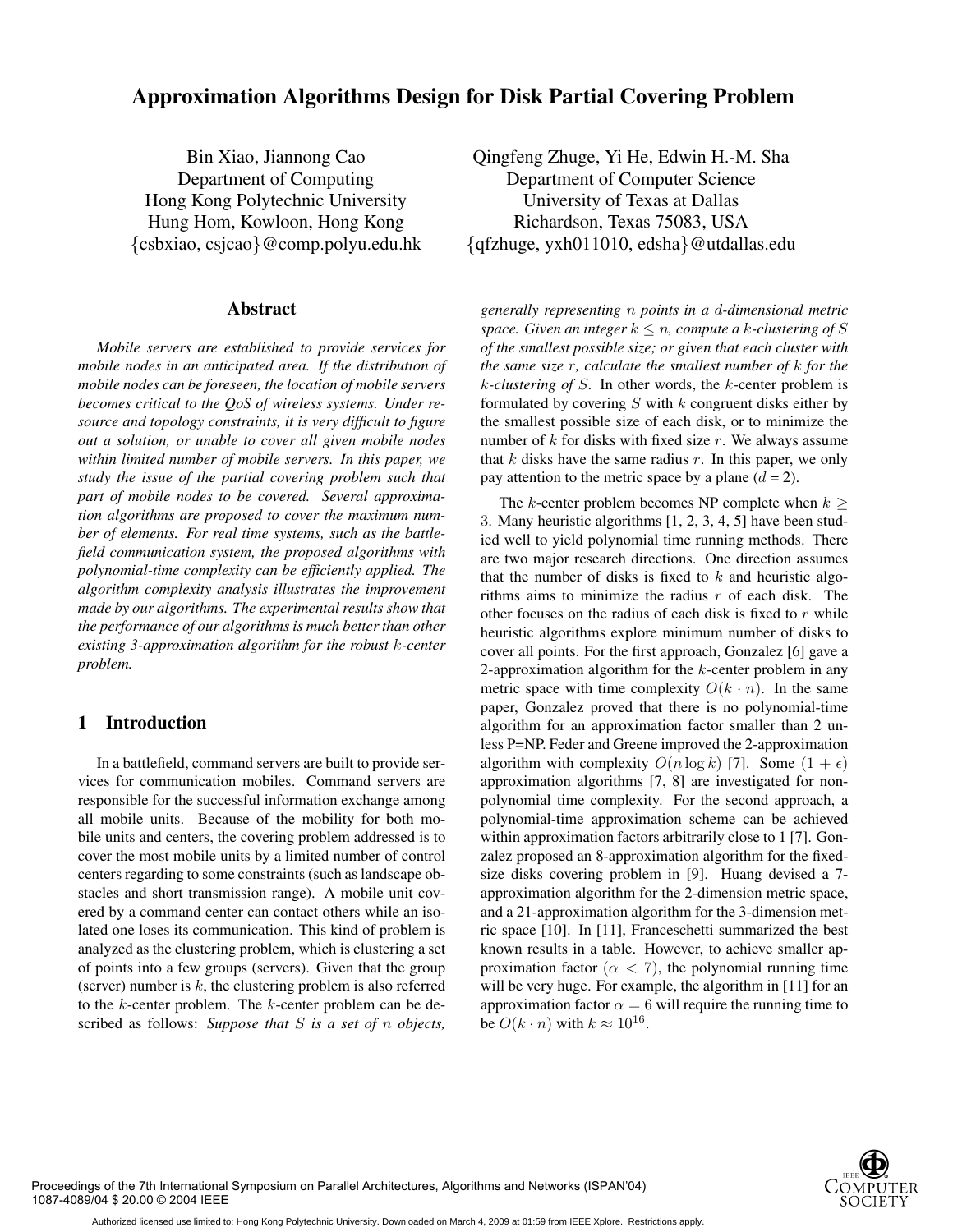A topic has been explored during these years for the kcenter problem is to cover partial points [12, 13]. Given  $k$  disks with the same radius  $r$ , the partial covering issue investigates the center locations of those  $k$  disks to cover the most points among total  $n$  points. In some cases, there is no solution for covering  $n$  points in a plane by  $k$  disks with fixed radius. Examples are like building facilities to provide service within a fixed radius to a certain fraction of population, or allocating command centers in a battlefield to support communications among mobile units. The problem defined in  $[12]$  is named by the robust  $k$ -center (RKC) problem, which is to cover at least p points ( $p \leq n$ ) by k disks with radius  $r$ . In this paper, we want to cover the most points (at least  $p$  points) from  $n$  points in a plane by  $k$  available disks. Those  $k$  disks are assumed with the same radius r. This kind of problem is NP-complete problem. The reasons is that to cover at least p points, when we set  $p = n$ , it will be the same to the *k*-center problem.

In order to cover as many points as possible (at least  $p$ from  $n$ ) with k disks, in this paper we have made the contributions as follows: First, a new 2-approximation algorithm– RKC2 to the robust  $k$ -center problem is proposed. In [12], the authors only presented the best result with a 3 approximation algorithm. When  $p$  is close to  $n$ , this new 2-approximation algorithm becomes polynomial-time running. Second, we present a greedy algorithm to cover part points, and prove it to be a 2-approximation algorithm, such that it can cover at least half points (n/2). The illustrated RKC2 algorithm in Section 2 is adjusted to the RKCP2 algorithm in order to cover most points thereafter. Furthermore, the 3-approximation algorithm for the robust  $k$ center problem in [12] is transfered to the RKCP3 algorithm, which is also applicable to the problem of covering most points.

The rest of this paper is organized as follows. In Section 2 we introduce the RKC2 algorithm for the robust  $k$ center problem and prove it to be 2-approximation. Section 3 shows different heuristic algorithms to cover the most points and one example is illustrated. Experimental results are presented in Section 4. And conclusions are drawn in Section 5.

## **2 New Algorithm for the Robust K-Center Problem**

The robust k-center problem defined in this paper only considers points in a plane (the dimension is 2). Let  $n$  be the number of all points,  $p$  be a given positive integer such that  $p \leq n$ . If we have k disks with the same radius r, the robust k-center problem can be defined as whether  $k$ disks can cover at least  $p$  points. This problem is an NPcomplete problem. Suppose that  $n$  points in a plane area are the clients we want to serve, the center of  $k$  disks are



**Figure 1. (a) To cover all points with k=4; (b) To cover p points with k=2, p=13.**

the facility location to cover  $p$  points among  $n$  points, then the question studied here is the same as the facility location problem with outlier defined in [12].

Figure 1 illustrates how robust measures lead to better clustering solutions. In the example, to cover all points requires at least  $k = 4$  disks. However, if we need to cover the most points with only 2 disks available, Figure 1(b) shows the result to cover  $p = 13$  points. When we set  $p = n$ , the robust k-center problem is equivalent to the standard kcenter problem.

Following the same definition of algorithm approximation factor in [12], we show our RKC2 algorithm below and prove it to be 2-approximation to the optimal cost. For some cases, we can further know that it is impossible to cover  $p$ points by  $k$  given disks. Let  $V$  be the set of all points in a plane and  $|V| = n$ . The set of points satisfies the triangular inequality. p is a given positive number and  $p \leq n$ . Let  $C$  be a set in our algorithm that includes all points to be the centers of  $k$  disks.  $T_i$  is a temporary point set that includes  $p$  points from  $V$ . Each disk has the same radius r. We use *Flag* below to show whether it is possible for k disks to cover at least  $p$  points within the point set  $V$ . The  $dist(a, b)$  is the Euclidean distance between point a and b. The algorithm RKC2 is as follows:

- Flag =  $No$
- For  $i = 1, \ldots, \binom{n}{p}$ , do
	- **–** Select p different points from V , which generates a new point set  $T_i$  with  $T_i \neq T_m$  (m = 1, ..., i-1)
	- **–** Arbitrarily select one point from  $T_i$ , let this point be  $c_1, C = \{c_1\}$
	- **–** For  $j = 2, ..., k$ , do
		- ∗ For a point  $t \in T_i$  and  $t \notin C$ , let  $d_j(t) = min[dist(t, c_l), for \forall c_l \in C]$
		- ∗ Let  $d_j = max_{t \in T_i} d_j(t)$
		- ∗ Let  $c_j$  be the point t, which makes  $d_j$  to have the maximum value

$$
\ast \ C = C \cup \{c_j\}
$$

$$
- \text{ If } d_k \leq 4r
$$



Proceedings of the 7th International Symposium on Parallel Architectures, Algorithms and Networks (ISPAN'04) 1087-4089/04 \$ 20.00 © 2004 IEEE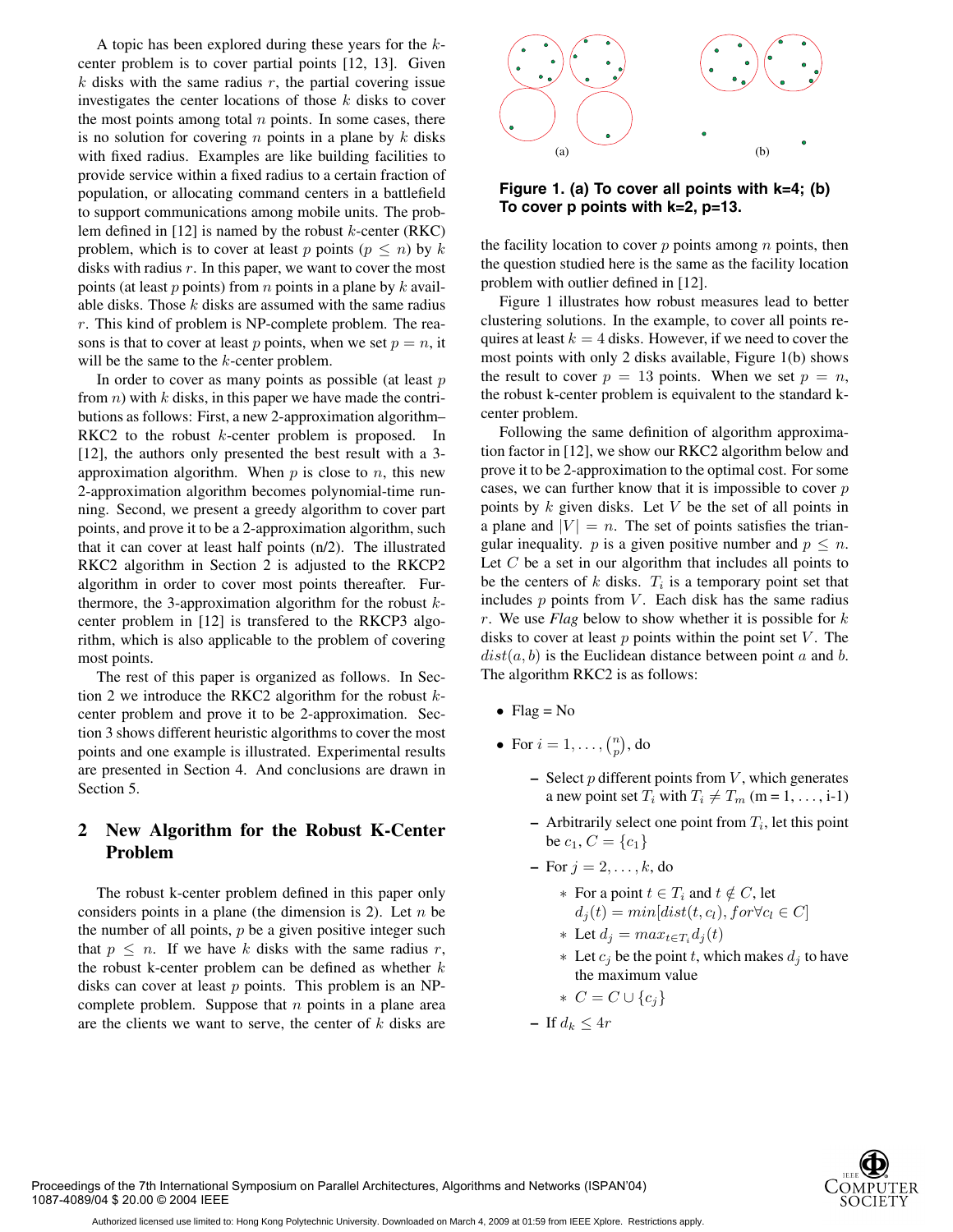- $*$  If k disks with centers in C by radius r can cover at least  $p$  points in  $V$ Return Yes
- ∗ Else  $Flag = Yes$
- If  $Flag = No$ No solution exists for covering  $p$  points with  $k$  disks Return No
- Else It is possible to cover  $p$  points with  $k$  disks

We explain how this algorithm works. First, *Flag* is reset to be *No*. Whenever it is possible to cover *p* points with the given k disks for a particular  $T_i$  by the above algorithm, *Flag* is set to *Yes*. In the outer loop of i, p different points from  $V$  are selected in every iteration. Those  $p$  points yield a new point set  $T_i$ . Because there are  $\binom{n}{p}$  times of different point sets, this outer loop will not end until  $i = \binom{n}{p}$ , which<br>means we already check all cases in the RKC2 algorithm means we already check all cases in the RKC2 algorithm. For every created point set  $T_i$ , it contains  $p$  points. Subsequently, one node is arbitrarily chosen from  $T_i$  and this point becomes the center of one disk. The left task is to decide the other  $k - 1$  center positions for disks. Such k points construct the center set C. After the decision of the first center by point  $c_1$ , the next center classified into  $C$  is the point in  $T_i$  (not in C) that has the maximum distance from itself to all points in  $C$ . When there are  $k$  points in  $C$ , we already find  $k$  centers for the given  $k$  disks. The value of  $d_k$  means the maximum distance from  $c_k$  (the kth center) to every other centers  $(c_1, \ldots, c_{k-1})$ . In other words, if k disks have the diameter by  $d_k$ , it is enough for them to cover all points in  $T_i$ . If  $d_k > 4r$ , it is impossible for k disks with radius r to cover all p points in  $T_i$ , which will be proved by Lemma 2.1. Otherwise, *Flag* should be set to *Yes* to show the possibility that all points in  $T_i$  can be covered by the same  $k$  disks with radius  $r$ . Furthermore, if  $k$ disks with centers in  $C$  by radius  $r$  can cover  $p$  points in  $V$ , the RKC2 algorithm already yields a solution to the robust k-center problem and is ended by the return of *Yes*. The Theorem 2.1 will prove it.

After  $\binom{n}{p}$  cases are tested and *Flag* remains *No*, it guarantees that there is no way to cover  $p$  points from  $V$  by the same  $k$  disks with radius  $r$ . Since no solution is available after checking all cases, the algorithm will return *No*.

In the RKC2 algorithm, the process to generate a center set  $C$  within  $p$  points is similar to the greedy algorithm in [6], which has been proved to be a 2-approximation algorithm. Let  $d_{k+1}$  be the resulting distance to the  $k+1$  center to be added when executing the main loop with another iteration. The new center point set C' becomes  $C \cup \{c_{k+1}\}\$ that has  $k+1$  points in it. By the definition of  $d_{k+1}$ , the distance between any two points in C' is at least  $d_{k+1}$ . Furthermore,

any k-clustering solution must place two points in  $C'$  into a cluster for  $|C'| = k + 1$ . Thus, the radius of disks for any kind of k-clustering method in terms of points in T<sub>r</sub> must be kind of k-clustering method in terms of points in  $T_i$  must be no less than  $d_{k+1}/2$ . However for the RKC2 algorithm, the radius of the k-clustering disks with centers at points in C is exactly  $d_{k+1}$ . Hence, we have the lemma below:

LEMMA 2.1. *Given p points in*  $T_i$ *, the RKC2 algorithm provides a factor 2 approximation to the minimum k-clustering of*  $T_i$ . In other words, the radius by disks with centers at *points in* C *is no larger than 2 times the radius of any* k *clustering disks of* Ti*.*

THEOREM 2.1. *Given a set* V *of* n *points from an arbitrary metric, an integer*  $k \leq n$ *, and an integer p, the RKC2 algorithm is a 2-approximation algorithm for the robust k-center problem.*

*Proof.* From Lemma 2.1, it is obvious that the RKC2 algorithm generates a 2-approximation solution when  $d_k \leq 4r$ happened during the algorithm execution. This is because when  $d_k \leq 4r$ , the k disks with radius  $2r$  can cover at least p points. For the case that every time  $d_k > 4r$  during p points selection  $\binom{n}{p}$  times) from V, it is impossible for k disks to cover any  $p$  points with radius  $r$ . That means no solution exists. Thus the RKC2 algorithm can not find a center set  $C$  with radius  $2r$  to cover  $p$  points.  $\Box$ 

Given  $p$  points in  $T_i$ , to generate  $k$  centers requires  $O(p \cdot k)$  time by the above RKC2 algorithm. A better way to reduce the time complexity to  $O(p \cdot \log k)$  is shown in [7]. Since the RKC2 algorithm will execute  $\binom{n}{p}$  times for the different point set  $T_i$ , the time complexity should be  $O(\binom{n}{p} \cdot p \log k)$ . When we want to cover the most points,  $p$  should be set the same as  $n$  and the time complexity for the robust k-center problem becomes  $O(n \cdot \log k)$ . It is a polynomial-time algorithm. Furthermore, when  $p$  is close to  $n$ , the RKC2 algorithm can still remain polynomial-time running.

## **3 Different Algorithms to Cover the Most Points**

## **3.1 Greedy Algorithm**

For  $n$  points in a plane to be covered by disks with radius r, there are at most  $2\binom{n}{2}$  different positions for disk<br>covering according to the following greedy algorithm. This covering according to the following greedy algorithm. This is because for any two points  $a$  and  $b$ , there are at most two center positions, from which the distance to both points  $(a)$ and  $b$ ) is  $r$ . In Figure 2, there are 2 different disk covering for the point a and b, which can be disk  $O_1$  and  $O_2$ . Because disk  $O_3$  covers the same points as  $O_2$ , disk  $O_3$  is said to be duplicated with disk  $O_2$ . In other words, a disk can be

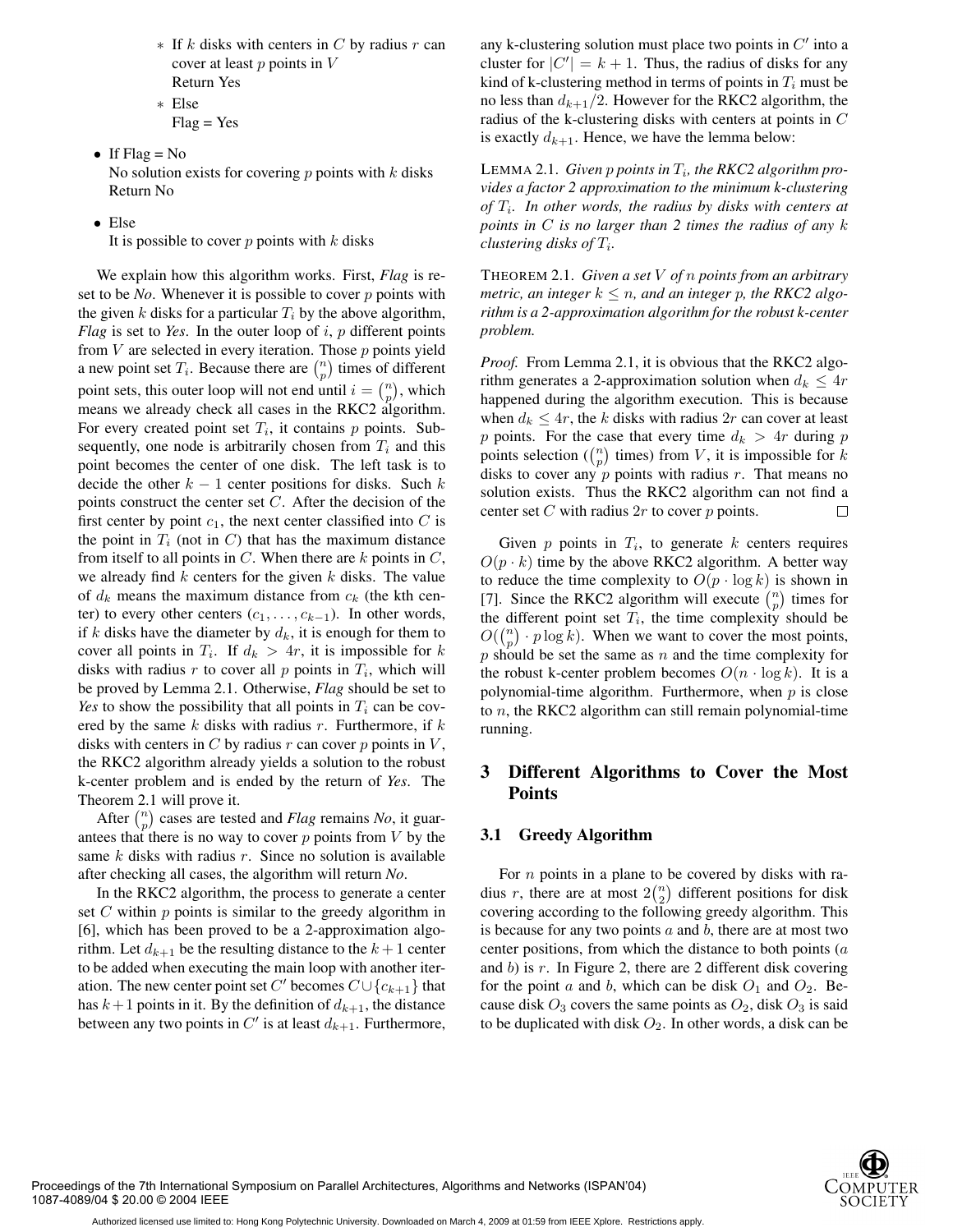

**Figure 2. To cover 2 points with a disk by the greedy algorithm.**

moved to uniquely represent two points with those points on its circle edge. For the point  $c$  and  $d$  in Figure 2, there is only one center position for disk covering since the distance between  $c$  and  $d$  is  $2r$  (the diameter). The point  $e$  is far away from any other point such that no disk can cover another point beside point e. Thus, the center position for the disk  $O<sub>5</sub>$  is arbitrarily selected during the below greedy algorithm. One disk covering is said to be unique if there is at least one point different from any other disk covering inside its covering area. Let  $D$  be the disk set such that each contained disk is unique for its disk covering, and G be the disk set returned by the greedy algorithm that has  $k$  units. Below is the greedy algorithm to cover the most points.

- $G = \emptyset$
- For any two points to be covered by a disk, two new disk units  $(D_i, D_j)$  are built to cover them with those two points on the circle edge. Suppose the number of unique disk covering is m and  $m \leq 2 \cdot {n \choose 2}$ . These disks<br>make un with a disk set  $D = I D_1 D_2 D_3$ make up with a disk set  $D = \{D_1, D_2, \ldots, D_m\}.$
- For  $i = 1, \ldots, k$ , do
	- **–** Select the disk that covers the maximum number of points from D. Let this disk be  $D_i$ ,  $D = D {D_i}, G = G \cup {D_i}.$
	- **–** Remove the points covered by  $D_i$  from all disk in D.
- Return  $G$ .

Given *n* points there are at most  $2 \cdot {n \choose 2}$  different disk<br>reginal cases. Constructing all disk covering needs time covering cases. Constructing all disk covering needs time  $O(2 \cdot {n \choose 2})$ . In one iteration, the time to select the disk that covers the maximum number of points is  $O(2 \cdot {n \choose 2})$ . After including D, to be in the disk set G, the greedy algoter including  $D_i$  to be in the disk set G, the greedy algorithm will refresh the number of points covered by all other remaining disks in  $D$ . Thus it requires an extra time by  $O(2 \cdot {n \choose 2})$ . In the greedy algorithm, k iterations are ex-<br>equited to generate the final disk set G. Hence, the comecuted to generate the final disk set  $G$ . Hence, the computation complexity for the greedy algorithm should be

$$
O(2 \cdot {n \choose 2}) + k \cdot O(2 \cdot {n \choose 2} + 2 \cdot {n \choose 2}) = O(2 \cdot {n \choose 2}) + O(4k{n \choose 2})
$$
  
=  $O(k \cdot n^2)$ .

THEOREM 3.1. *Given*  $n$  *points (in the point set*  $V$ *) in a plane and* k *disks with the same radius* r*, and suppose that* k *disks can cover all points, the greedy algorithm is a 2 approximation algorithm such that the number of points covered is at least* n/2*.*

*Proof.* The similar reasoning process as the proof for the greedy algorithm to the set-cover problem can be applied here. Suppose that  $m$  disks are needed to cover all  $n$  points by the greedy algorithm. Let  $D_i$  be the *i*th selected disk. Thus we have  $|D_1| \geq |D_2| \geq \cdots \geq |D_m|$  and  $m \geq k$ . Let  $V'$  be the subset of  $V$  for points that are not covered by the first k-iterations of the greedy algorithms. We assume  $k$  disks can cover all points by an optimal solution and let the optimal disk covering be  $O_1, O_2, \ldots, O_k$ . Let the points covered by the optimal solution for point set  $V'$ be  $O'_1, O'_2, \ldots, O'_k$  respectively. Thus, for the number of points in  $V'$ , we have

$$
|V'| = \sum_{i=k+1}^{\infty} |D_i| = \sum_{i=1}^{k} |O'_i|
$$
 (1)

By the definition of the greedy algorithm, we have:

$$
|O_i'| \le |D_{k+1}| \qquad \qquad for \qquad i = 1, \dots, k \qquad (2)
$$

$$
|D_{k+1}| \le |D_i| \qquad \qquad for \qquad i = 1, \dots, k \qquad (3)
$$

From 1, 2 and 3,

$$
\sum_{i=1}^{k} |O'_i| \le k \cdot |D_{k+1}| \le \sum_{i=1}^{k} |D_i| \tag{4}
$$

Thus

$$
|V'|\leq \sum_{i=1}^k |D_i|
$$

Because  $|V'| + \sum_{i=1}^{k} |D_i| = n$ , we have  $\sum_{i=1}^{k} |D_i| \ge$  $n/2$ .

#### **3.2 RKCP2 Algorithm**

The algorithm design for the robust k-center problem doesn't request to cover all points for  $k$  available disks. The RKC2 algorithm to solve the robust k-center problem in Section 2 can be applied to the problem of covering the most points with little change. Let  $p = n$  and that means the RKC2 algorithm need to cover all points in a plane. All points are in the point set  $V$  and  $C$  is a point set including  $k$  units, which are the positions for the center of  $k$  disks.

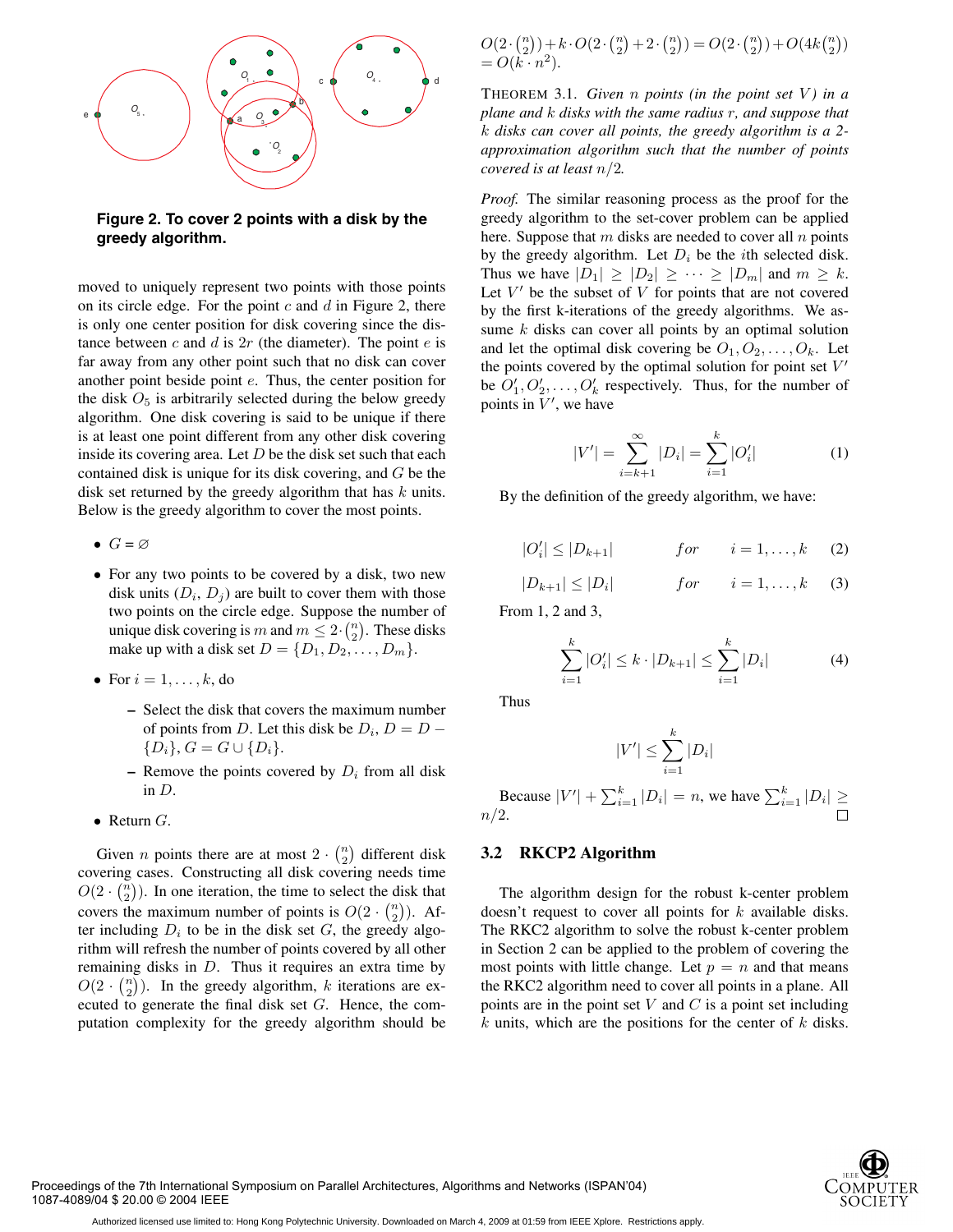Below is the RKCP2 algorithm procedure to cover the most points from the 2-approximation algorithm RKC2 for the robust k-center problem.

- Arbitrarily select one point from  $V$ , let this point be  $c_1, C = \{c_1\}$
- For  $i = 2, \ldots, k$ , do
	- **–** For a point  $t \in V$  and  $t \notin C$ , let  $d_i(t) = min[dist(t, c_l), for \forall c_l \in C]$
	- **–** Let  $d_i = max_{t \in V} d_i(t)$
	- **–** Let  $c_i$  be the point t, which makes  $d_i$  to have the maximum value
	- **−**  $C = C \cup \{c_i\}$
- Return C

The time complexity for the above RKCP2 algorithm can be  $O(n \cdot \log k)$  [7].

### **3.3 RKCP3 Algorithm**

In [12], the authors illustrate a 3-approximation algorithm for the robust k-center problem, which can be applied to solve the problem of covering the maximum number of points in a plane. The proposed 3-approximation algorithm aims at covering  $p$  points from a point set  $V(n)$  points in total) by the same  $k$  disks of radius  $r$ . Given the condition that an optimal solution  $O$  can cover all  $n$  points by  $k$  disks with radius  $r (Cost(O) = r)$ , that 3-approximation algorithm can generate a solution S with  $cost(S) \leq 3r$  for a total covering.

For each point  $v_i \in V$ ,  $G_i$  ( $E_i$ , respectively) is denoted as the set of points that are within distance  $r(3r, resp.)$  from  $v_i$ . The set  $G_i$  is referred as disks of radius r and the set  $E_i$  as the corresponding expanded disks of radius 3r. The RKCP3 algorithm procedure to cover the most points can be described as follows from the original 3-approximation algorithm in [12].

- Construct all disks and corresponding expanded disks.
- For  $i = 1, \ldots, k$ , do
	- $\blacksquare$  Let  $G_i$  be the heaviest disk, i.e. contains the most uncovered points.
	- **–** Mark as covered all points in the corresponding expanded disk  $E_i$ .
	- **–** Update all the disks and expanded disks, i.e., remove from them all covered points.
- Return  $\{G_1, G_2, \ldots, G_k\}.$

The algorithm above has been proved to be a 3 approximation algorithm for the robust k-center problem in [12]. The time complexity for the algorithm is  $O(k \cdot n)$ .



**Figure 3. The simulation model.**

## **4 Simulation Results**

We evaluate the performance of different algorithms through covering points scattered in an area by available disks. The performance of each algorithm is measured by the number of points covered by given disks and how many of them are used for the system.

The position of all points are randomly distributed in an area by 1,000 \* 1,000 meters, which is shown in Figure 3. The total number of points is increased from 20 to 279 during the simulation process. Suppose that all disks are fixed with the same radius by 180 meters. The center of a disk can be anywhere inside the square area. The number of disks depends on how many points generated in the simulation system. The relationship between the number of points and disks follows the function:  $D = \left[\frac{P}{20}\right] + 3$ , where D<br>represents how many disks available in the system P is the represents how many disks available in the system, P is the number of points inside the area defined in Figure 3. According to the relationship of the number between simulated node and disk, we can see that an extra disk is available for every 20 more points in the system. In Figure 3, the disk  $O_1$ is large enough to cover a small square area by 250 \* 250 meters since the diagonal distance (354 meters) of the small square area is smaller than the diameter of a disk ( $2r = 360$ ) meters). The whole square is made up with 16 such areas. Hence, 16 disks can cover any number of points in that square theoretically.

The results for different algorithms to cover the most points are illustrated in this section. In Table 1, the performance of the greedy, the 2-approximation (RKCP2) algorithm and the 3-approximation (RKCP3) algorithm are listed with the simulation model defined above. Inside the square, 20, 50, 100, 200 and 270 points are randomly scattered for one simulation event respectively. Under Column "# p", the data shows the number of points covered by one algorithm and the following Column "%" represents the percentage of the covering part based on all available points. During the simulation, the number of available disks is changed according to the number of all points in the system. To cover the points as many as possible, different algorithms will consume different number of disks. The data